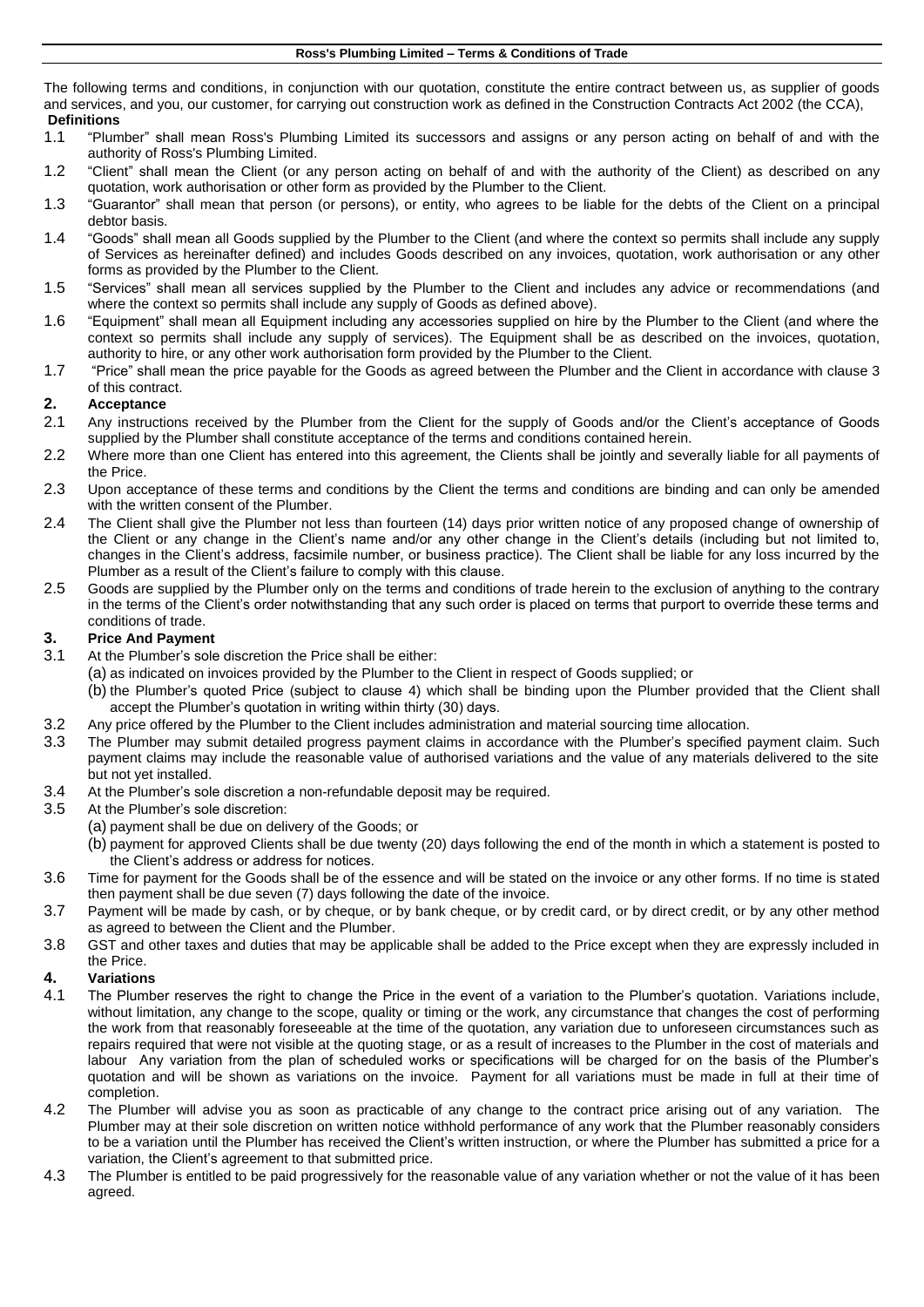| Ross's Plumbing Limited - Terms & Conditions of Trade |  |  |  |  |  |
|-------------------------------------------------------|--|--|--|--|--|
|-------------------------------------------------------|--|--|--|--|--|

# **5. Construction Contracts Act 2002**

## Claims and Payment.

Where work is undertaken over a period exceeding one month, payment claims/invoices may be issued for progress payment covering work completed and costs incurred including variations up to the end of each month.

Payment of the claimed amount plus Goods and Services Tax and without any retention is due and payable by the  $20<sup>th</sup>$  day of the following month. If the Client disagrees for any reason with the claimed amount, the Client will respond to the Plumber in writing with a payment schedule before payment is due, detailing a scheduled amount (the amount that the Client proposes to pay) and the Client's reasons and basis of calculation of any item in the payment claim that the Client does not propose to pay in full. The Client will then pay the scheduled amount by the due date. If the Plumber disagrees with the payment schedule the Plumber may refer the matter to adjudication (refer to Clause 5.4).

If payment is not made by the due date the Plumber reserves the right to give five (5) working days' notice of the Plumber's intention to suspend work. Work shall resume when the overdue payment has been made in full, and all costs and losses incurred in suspending and resuming work shall be a variation. The Plumber reserves the right to terminate the contract if such suspension continues for more than 10 working days, and the Client will be liable for all costs and losses including loss of profit arising out of such termination.

- 5.2 No retentions are to be held unless expressly agreed in writing.
- 5.3 The Plumber as Contractor shall be entitled to exercise any or all powers available to it under the CCA including suspension of work, adjudication and seeking charging orders.

#### 5.4 Disputes and Differences

If any dispute or difference arises in connection with work done or payments claimed, or any other matter relating to this contract, both parties will endeavour to resolve the matter by amicable negotiation. Either party may at any time refer any dispute to adjudication in terms of Part 3 of the CCA, and may refer any matter that is not finally resolved by adjudication to arbitration under the Arbitration Act 1996.

# **6. Delivery Of Goods**

- At the Plumber's sole discretion delivery of the Goods shall take place when the Client takes possession of the Goods at the Client's nominated address (in the event that the Goods are delivered by the Plumber or the Plumber's nominated carrier).
- 6.2 At the Plumber's sole discretion the costs of delivery are included in the Price.
- 6.3 Delivery of the Goods to a third party nominated by the Client is deemed to be delivery to the Client for the purposes of this agreement.
- 6.4 The Plumber may deliver the Goods by separate instalments. Each separate instalment shall be invoiced and paid for in accordance with the provisions in these terms and conditions.
- 6.5 The failure of the Plumber to deliver shall not entitle either party to treat this contract as repudiated.
- 6.6 The Plumber shall not be liable for any loss or damage whatsoever due to failure by the Plumber to deliver the Goods (or any of them) promptly or at all, where due to circumstances beyond the control of the Plumber.

# **7. Risk**

- 7.1 If the Plumber retains ownership of the Goods nonetheless, all risk for the Goods passes to the Client on delivery.
- 7.2 If any of the Goods are damaged or destroyed following delivery but prior to ownership passing to the Client, the Plumber is entitled to receive all insurance proceeds payable for the Goods. The production of these terms and conditions by the Plumber is sufficient evidence of the Plumber's rights to receive the insurance proceeds without the need for any person dealing with the Plumber to make further enquiries.

## **8. Title**

- 8.1 The Plumber and Client agree that ownership of the Goods shall not pass until:
	- (a) the Client has paid the Plumber all amounts owing for the particular Goods; and
		- (b) the Client has met all other obligations due by the Client to the Plumber in respect of all contracts between the Plumber and the Client.
- 8.2 Receipt by the Plumber of any form of payment other than cash shall not be deemed to be payment until that form of payment has been honoured, cleared or recognised and until then the Plumber's ownership or rights in respect of the Goods shall continue.
- 8.3 It is further agreed that:
	- (a) where practicable the Goods shall be kept separate and identifiable until the Plumber shall have received payment and all other obligations of the Client are met; and
	- (b) until such time as ownership of the Goods shall pass from the Plumber to the Client the Plumber may give notice in writing to the Client to return the Goods or any of them to the Plumber. Upon such notice being given the rights of the Client to obtain ownership or any other interest in the Goods shall cease; and
	- (c) the Client is only a bailee of the Goods and until such time as the Plumber has received payment in full for the Goods then the Client shall hold any proceeds from the sale or disposal of the Goods, up to and including the amount the Client owes to the Plumber for the Goods, on trust for the Plumber; and
	- (d) until such time that ownership in the Goods passes to the Client, if the Goods are converted into other products, the parties agree that the Plumber will be the owner of the end products; and
	- (e) if the Client fails to return the Goods to the Plumber then the Plumber or the Plumber's agent may enter upon and into land and premises owned, occupied or used by the Client, or any premises where the Goods are situated as the invitee of the Client and take possession of the Goods, and the Plumber will not be liable for any reasonable loss or damage suffered as a result of any action by the Plumber under this clause.

## **9. Goods Supplied by Client**

9.1 Payment of any account issued by the Plumber constitutes acknowledgement by the Client that the Plumber shall not be liable or responsible in any way for any defects in the structure, materials, products or workmanship in goods or services where such defects are in goods or services supplied by the Client or any other third party.

#### **10. Personal Property Securities Act 1999 ("PPSA")**

<span id="page-1-0"></span>10.1 Upon assenting to these terms and conditions in writing the Client acknowledges and agrees that: (a) these terms and conditions constitute a security agreement for the purposes of the PPSA; and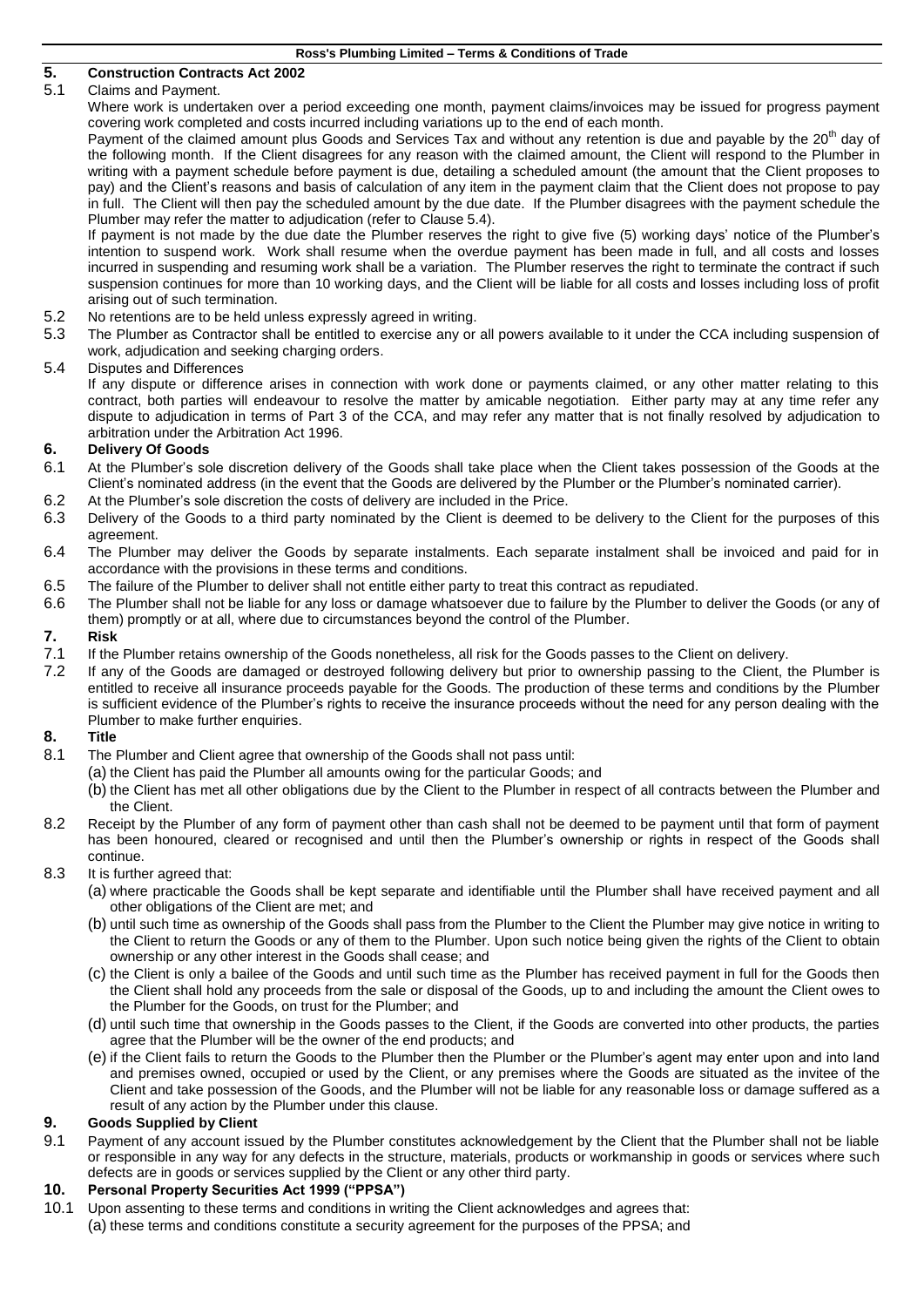#### **Ross's Plumbing Limited – Terms & Conditions of Trade**

(b) a security interest is taken in all Goods previously supplied by the Plumber to the Client (if any) and all Goods that will be supplied in the future by the Plumber to the Client.

## 10.2 The Client undertakes to:

- (a) sign any further documents and/or provide any further information (such information to be complete, accurate and up-to-date in all respects) which the Plumber may reasonably require to register a financing statement or financing change statement on the Personal Property Securities Register;
- (b) indemnify, and upon demand reimburse, the Plumber for all expenses incurred in registering a financing statement or financing change statement on the Personal Property Securities Register or releasing any Goods charged thereby;
- (c) not register a financing change statement or a change demand without the prior written consent of the Plumber; and
- (d) immediately advise the Plumber of any material change in its business practices of selling the Goods which would result in a change in the nature of proceeds derived from such sales.
- 10.3 The Plumber and the Client agree that nothing in sections 114(1)(a), 133 and 134 of the PPSA shall apply to these terms and conditions.
- 10.4 The Client waives its rights as a debtor under sections 116, 120(2), 121, 125, 126, 127, 129, 131 and 132 of the PPSA.
- <span id="page-2-0"></span>10.5 Unless otherwise agreed to in writing by the Plumber, the Client waives its right to receive a verification statement in accordance with section 148 of the PPSA.
- 10.6 The Client shall unconditionally ratify any actions taken by the Plumber under clause[s 10.1](#page-1-0) to [10.5.](#page-2-0)

#### **11. Defects**

- <span id="page-2-1"></span>11.1 The Client shall inspect the Goods on delivery and shall within five (5) days of delivery (time being of the essence) notify the Plumber of any alleged defect, shortage in quantity, damage or failure to comply with the description or quote. The Client shall afford the Plumber an opportunity to inspect the Goods within a reasonable time following delivery if the Client believes the Goods are defective in any way. If the Client shall fail to comply with these provisions the Goods shall be presumed to be free from any defect or damage. For defective Goods, which the Plumber has agreed in writing that the Client is entitled to reject, the Plumber's liability is limited to either (at the Plumber's discretion) replacing the Goods or repairing the Goods.
- 11.2 Goods will not be accepted for return other than in accordance with [11.1](#page-2-1) above.

#### **12. Warranty**

12.1 The warranty provided by the Plumber is one year on workmanship, and the suppliers warranty on the materials. The Terms and Conditions of this Guarantee are to be provided by the Plumber and are to be read in conjunction with the Terms of Trade herein.

#### **13. Consumer Guarantees Act 1993**

13.1 If the Client is acquiring Goods for the purposes of a trade or business, the Client acknowledges that the provisions of the Consumer Guarantees Act 1993 do not apply to the supply of Goods by the Plumber to the Client.

#### **14. Default & Consequences Of Default**

- 14.1 Interest on overdue invoices shall accrue daily from the date when payment becomes due, until the date of payment, at a rate of five percent (5%) per calendar month (and at the Plumber's sole discretion such interest shall compound monthly at such a rate) after as well as before any judgment.
- 14.2 In the event that the Client's payment is dishonoured for any reason the Client shall be liable for any dishonour fees incurred by the Plumber.
- 14.3 If the Client defaults in payment of any invoice when due, the Client shall indemnify the Plumber from and against all costs and disbursements incurred by the Plumber in pursuing the debt including legal costs on a solicitor and own client basis and the Plumber's collection agency costs.
- 14.4 Without prejudice to any other remedies the Plumber may have, if at any time the Client is in breach of any obligation (including those relating to payment) the Plumber may suspend or terminate the supply of Goods to the Client and any of its other obligations under the terms and conditions. The Plumber will not be liable to the Client for any loss or damage the Client suffers because the Plumber has exercised its rights under this clause.
- 14.5 If any account remains overdue after thirty (30) days then an amount of the greater of twenty dollars (\$20.00) or ten percent (10%) of the amount overdue (up to a maximum of two hundred dollars (\$200.00)) shall be levied for administration fees which sum shall become immediately due and payable.
- 14.6 Without prejudice to the Plumber's other remedies at law the Plumber shall be entitled to cancel all or any part of any order of the Client which remains unfulfilled and all amounts owing to the Plumber shall, whether or not due for payment, become immediately payable in the event that:
	- (a) any money payable to the Plumber becomes overdue, or in the Plumber's opinion the Client will be unable to meet its payments as they fall due; or
	- (b) the Client becomes insolvent, convenes a meeting with its creditors or proposes or enters into an arrangement with creditors, or makes an assignment for the benefit of its creditors; or
	- (c) a receiver, manager, liquidator (provisional or otherwise) or similar person is appointed in respect of the Client or any asset of the Client.

#### **15. Security And Charge**

- <span id="page-2-2"></span>15.1 Despite anything to the contrary contained herein or any other rights which the Plumber may have howsoever:
	- (a) where the Client and/or the Guarantor (if any) is the owner of land, realty or any other asset capable of being charged, both the Client and/or the Guarantor agree to mortgage and/or charge all of their joint and/or several interest in the said land, realty or any other asset to the Plumber or the Plumber's nominee to secure all amounts and other monetary obligations payable under these terms and conditions. The Client and/or the Guarantor acknowledge and agree that the Plumber (or the Plumber's nominee) shall be entitled to lodge where appropriate a caveat, which caveat shall be withdrawn once all payments and other monetary obligations payable hereunder have been met.
	- (b) should the Plumber elect to proceed in any manner in accordance with this clause and/or its sub-clauses, the Client and/or Guarantor shall indemnify the Plumber from and against all the Plumber's costs and disbursements including legal costs on a solicitor and own client basis.
	- (c) the Client and/or the Guarantor (if any) agree to irrevocably nominate constitute and appoint the Plumber or the Plumber's nominee as the Client's and/or Guarantor's true and lawful attorney to perform all necessary acts to give effect to the provisions of this clause [15.1.](#page-2-2)